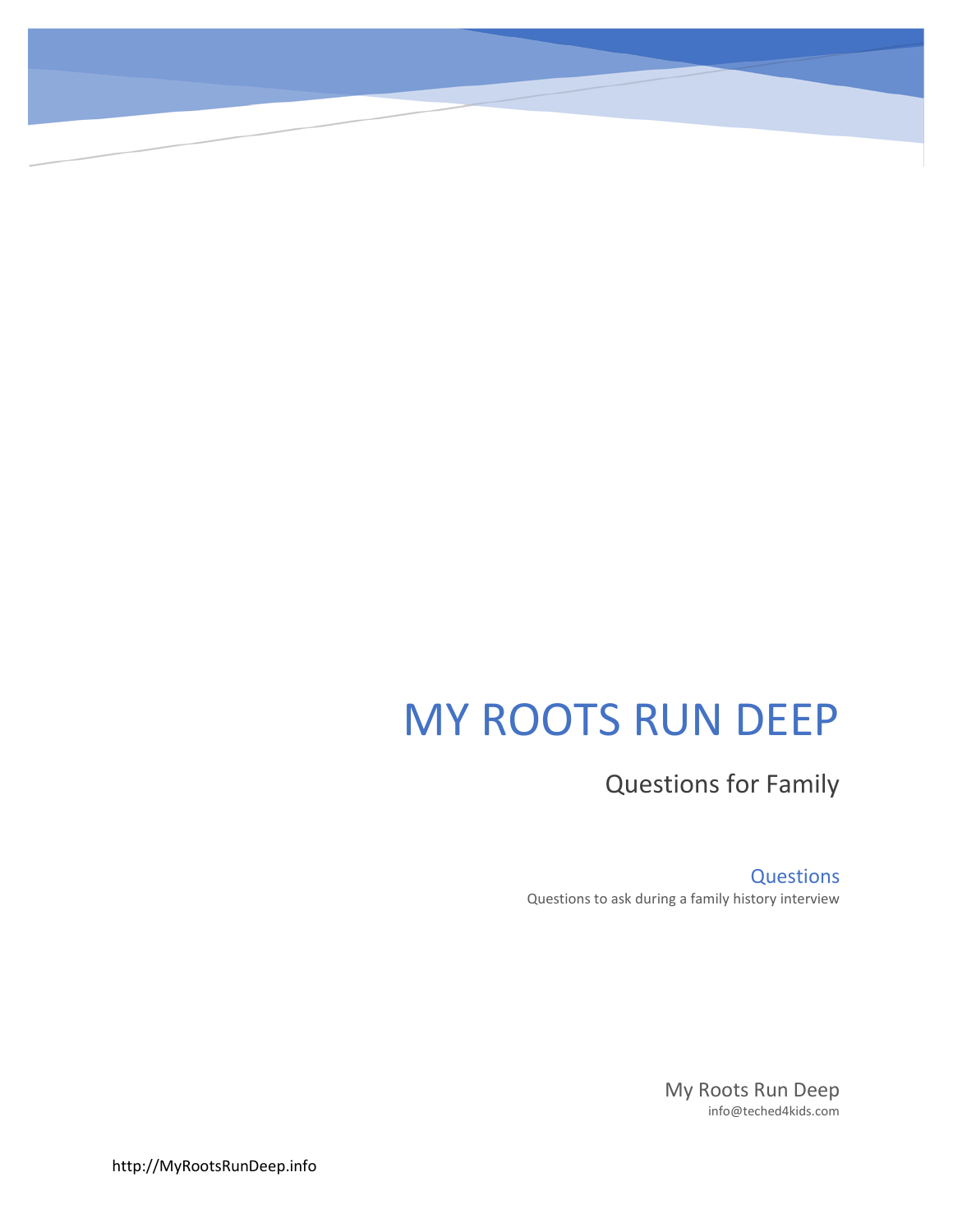Questions:

What did your parents name you? Were you named after anyone? By what name were you usually called?

Where were you born? When?

# **Family History**

How far back could your family trace it's roots? From where was the information collected?

Do any family trees exist?

How far back does your family trace its roots and from where? Do you have any information gathered? Any documents? Any family trees? Any pictures? Letters?

What nationalities did your family include? Languages? Any traditions or superstitions?

Who were the first members of your family to come to the US? Where did they come from and why did they leave their homeland? Did they feel that they had to leave because of economic reasons? Persecution? How did they get here? Have you visited there? Did you feel welcome there?

What level of education did your family receive and was education important?

Was your family religious? What religion did your family practice?

Was there a traditional occupation in your family? What did your family members do?

What were your family's finances like? Any assets passed down from generation to generation?

What kind of medical history did your family have? Did any illnesses run in the family? How old did most of your ancestors live?

Any heirlooms in your family?

## **You**

What weight/length were you when you were born? Did you have any hear? What color? Who did you look like?

Any birth marks? Did you grow quickly? What age were your firsts?

### **School**

What did kids wear to school? Were there dress codes?

What clubs did you participate in?

http://MyRootsRunDeep.info